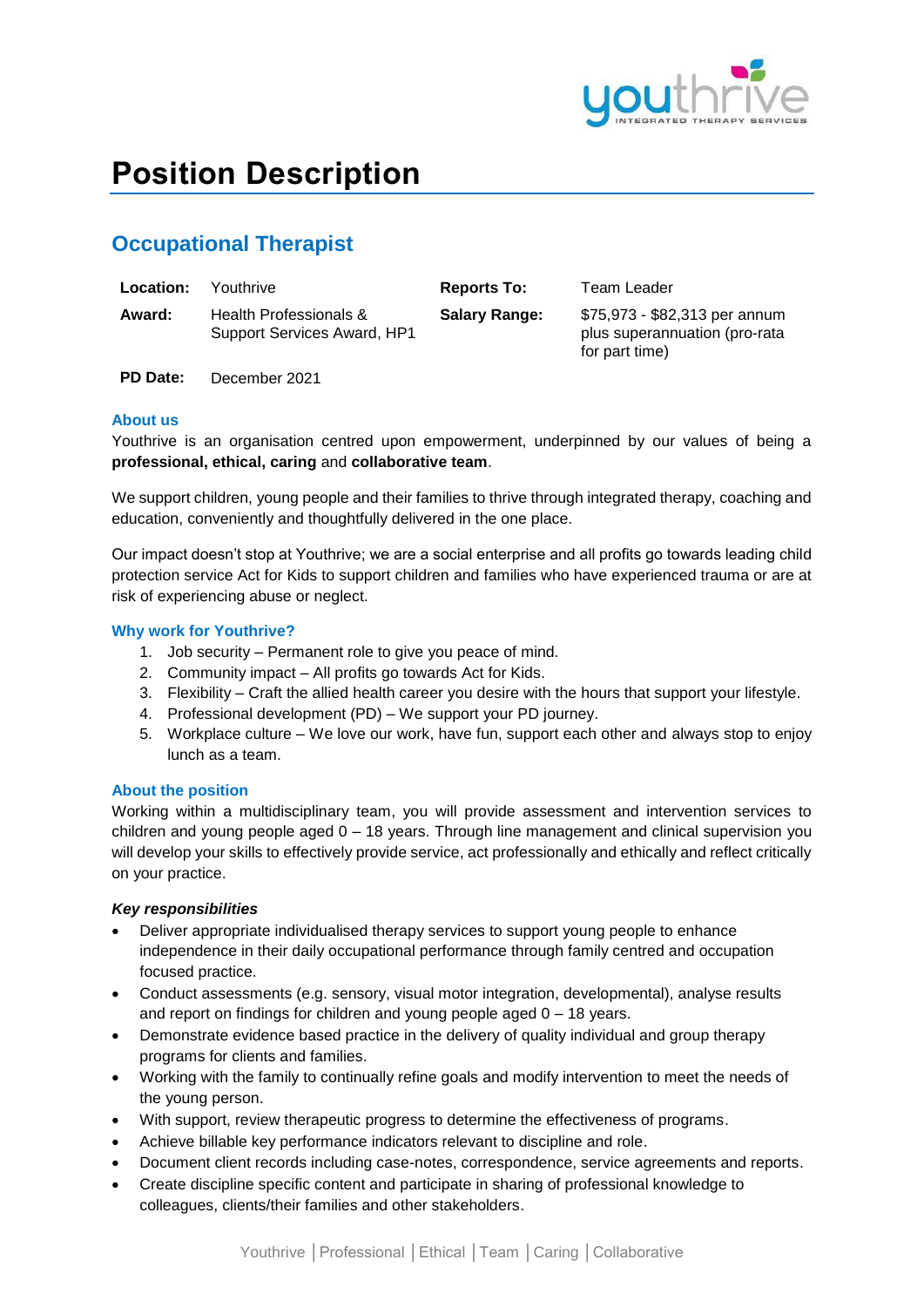

- Regularly attend and participate in case discussions and meetings.
- Develop your professional skills, participate in clinical supervision and undertake professional development.
- Participate in Youthrive Performance Development processes through monthly and annual meetings with the Team Leader.
- Working within a multidisciplinary team, collaborate and build effective relationships with internal and external stakeholders to ensure best outcomes for clients.
- Comply with all Youthrive policies and procedures.
- Maintain confidentiality and privacy in all matters relating to team members, clients and procedures.
- Fulfil other tasks that your Team Leader may reasonably ask you to perform.
- Act as a client focused, values based team member and work collaboratively with other team members to achieve strong results across all activities at Youthrive.
- Ensure behaviour during all work interactions is aligned to our values of being *professional*, *ethical*, *team* oriented, *caring* and *collaborative*.

# **About you**

# *Qualifications*

- Tertiary qualification in Occupational Therapy.
- National registration as an Occupational Therapist with AHPRA is essential
- Membership of Occupational Therapy Australia is desirable.

# *Skills and experience*

- Previous experience working with children and young people with complex needs including autism spectrum disorder, developmental delays and disability.
- Enthusiastic approach to occupational therapy.
- Strong interest in professional development and willingness to learn.
- Confident oral and written communication skills.
- An ability to work both independently and as part of a multidisciplinary team.
- Exceptional organisation and time management skills.
- An ability to use electronic client management tools and experience using Microsoft Office programs.

# *Other requirements*

- Eligibility for a positive Queensland Working with Children Check (Blue Card) or exemption based on professional qualifications and registration.
- Queensland NDIS Worker Screening Clearance.
- National Police Check.
- **Eligibility as a Medicare provider.**
- Current driver's licence (open).
- Applicants must be eligible to legally work in Australia and proof of eligibility may be requested.
- Fully COVID-19 vaccinated or have an approved medical exemption in line with state public health direction requirements.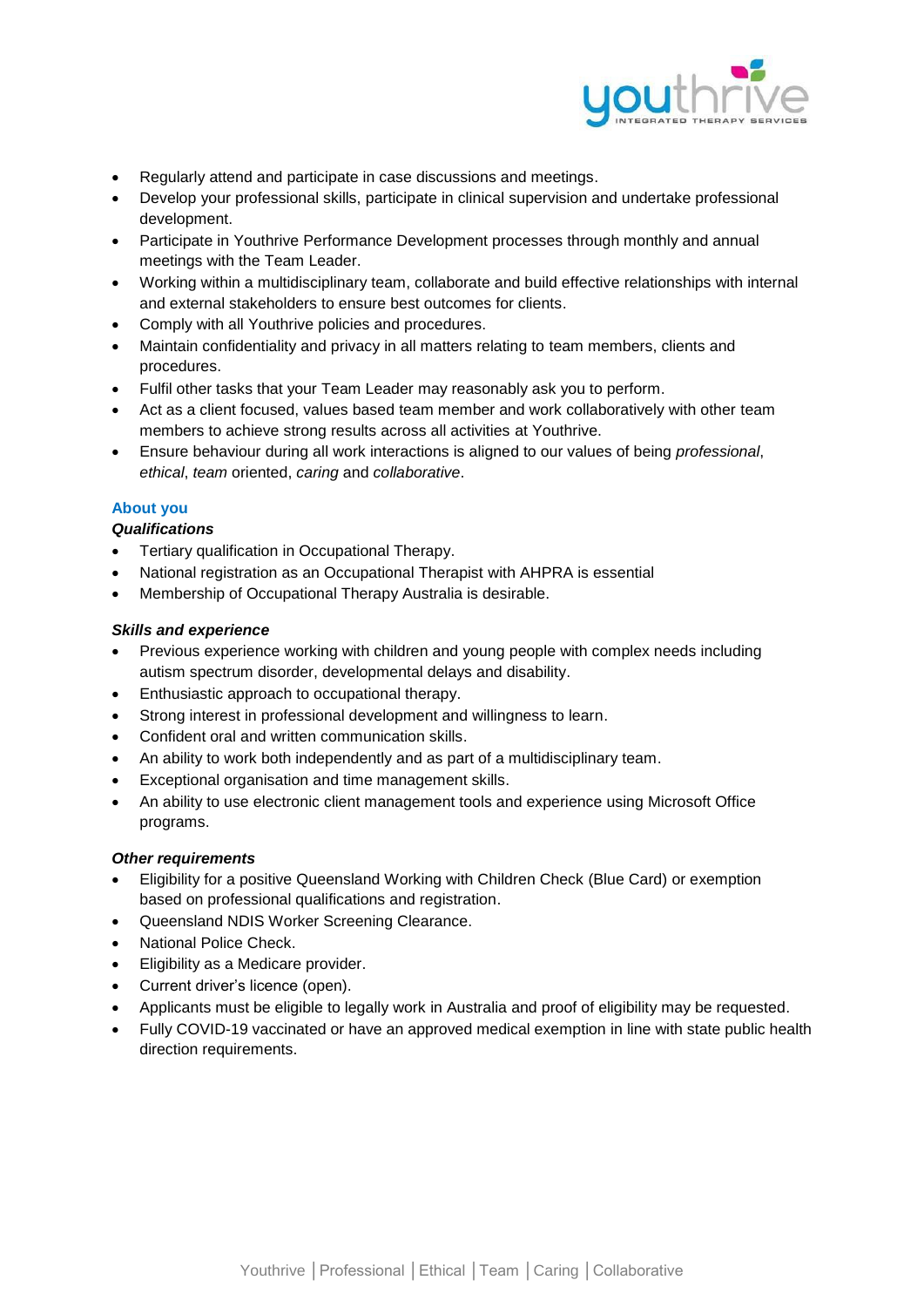

# **Position Description**

# **Occupational Therapist**

| Location: | <b>Youthrive Clinics</b>                              | <b>Reports To:</b>   | Team Leader                                                                      |
|-----------|-------------------------------------------------------|----------------------|----------------------------------------------------------------------------------|
| Award:    | Health Professionals & Support<br>Services Award, HP2 | <b>Salary Range:</b> | \$85,651 - \$93,725 per annum<br>plus superannuation (pro-rata for<br>part time) |

**PD Date:** December 2021

# **About us**

Youthrive is an organisation centred upon empowerment, underpinned by our values of being a **professional, ethical, caring** and **collaborative team**.

We support children, young people and their families to thrive through integrated therapy, coaching and education, conveniently and thoughtfully delivered in the one place.

Our impact doesn't stop at Youthrive; we are a social enterprise and all profits go towards leading child protection service Act for Kids to support children and families who have experienced trauma or are at risk of experiencing abuse or neglect.

# **Why work for Youthrive?**

- 6. Job security Permanent role to give you peace of mind.
- 7. Community impact All profits go towards Act for Kids.
- 8. Flexibility Craft the allied health career you desire with the hours that support your lifestyle.
- 9. Professional development (PD) We support your PD journey.
- 10. Workplace culture We love our work, have fun, support each other and always stop to enjoy lunch as a team.

### **About the position**

Working independently and within a multidisciplinary team, this position will contribute to enhancing quality of life of children and young people, through evidence based interventions.

#### *Key responsibilities*

- Deliver appropriate individualised therapy services to support young people to enhance independence in their daily occupational performance through family centred and occupation focused practice.
- Conduct assessments (e.g. sensory, visual motor integration, developmental), analyse results and report on findings for children and young people aged 0 – 18 years.
- Demonstrate evidence based practice in the delivery of quality individual and group therapy programs for clients and families.
- Working with the young person and their family continually refine goals and modify intervention to meet the needs of the individual.
- Review therapeutic progress to determine the effectiveness of the intervention and measure outcomes.
- Achieve billable key performance indicators relevant to discipline and role.
- Document client records including case-notes, correspondence, service agreements and reports.
- Develop discipline specific content and contribute to sharing of professional knowledge to colleagues, clients/their families and other stakeholders.